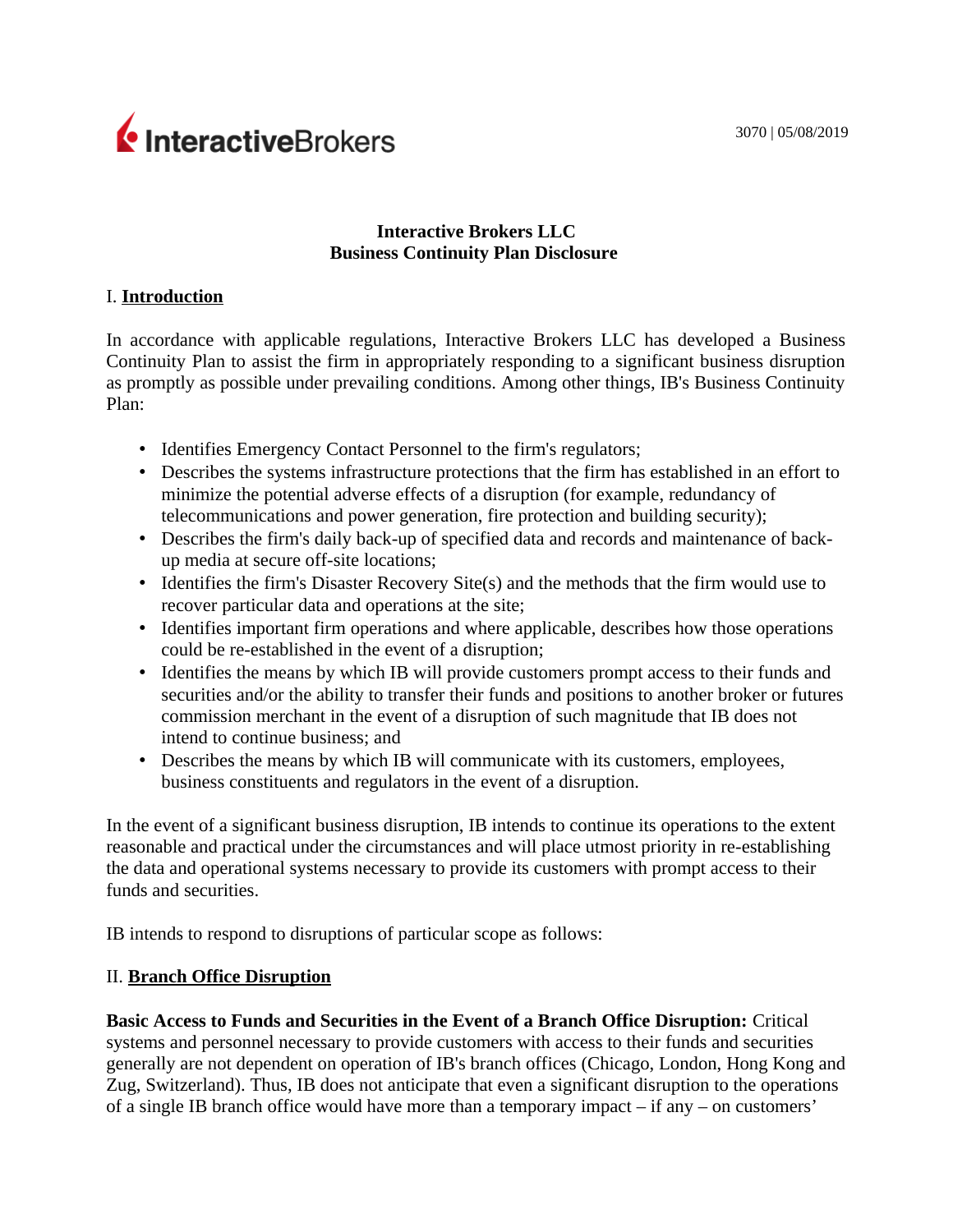basic access to their funds and securities.

**Connection to IB Trading System for Certain Customers:** In the event of a significant disruption to certain branch offices, customers that connect to the IB online trading system (e.g., the IB Trader Workstation) through the branch office likely would temporarily lose the ability to connect to the trading system. This likely would last only briefly, as connections for these customers could be reestablished through other IB offices in as little as a matter of hours. Recovery time probably would be minimal (measured in hours or days). Customers would still have the ability to place trades by telephone during the temporary outage. Customers' access to account functions other than trading (e.g., deposits and withdrawals, account management, etc.) likely would be unaffected, as connections for many internet based functions other than trading are not location-dependent.

We remind our customers that electronic and computer-based facilities and systems such as those provided by IB are inherently vulnerable to disruption, delay or failure. As specified in the IB Customer Agreement, customers must maintain alternative trading arrangements in addition to their IB accounts for the placement and execution of customer orders in the event that the IB system is unavailable.

**Connection to Market Centers in Same Region as Branch:** A significant disruption in a branch office could temporarily impact all IB customers' ability to execute trades on market centers in the same geographic region of the branch office, because necessary communications lines or personnel could be affected. In this case, IB would strive to reconnect to affected markets from its Greenwich, CT headquarters, another branch office, or through a third party. Recovery time to restore some basic ability to trade on local markets probably would be minimal (measured in hours or days).

**Other Branch Office Functions:** Most important operations performed in IB branch offices, such as Customer Service, Account Application Processing, Compliance, etc. are also performed in other IB offices and could be migrated to similarly-trained personnel in other branch offices promptly. Accordingly, IB does not anticipate that localized failures in a branch office would have a substantial negative impact on the firm's ability to respond to customer needs. Recovery time would be minimal.

## III. **Headquarters Disruption**

**In the Event of a Modest Disruption at IB's Headquarters:** IB has generally designed its systems, procedures and personnel structure such that there is significant redundancy and crosscapability. Limited disruptions affecting particular communications lines, particular pieces of computer hardware, or particular systems typically can be addressed quickly through use of redundant systems with similar capability. Likewise, the firm has significant capacity and capability in its branch offices, both in terms of systems and personnel, such that limited disruptions in particular areas at the firm's headquarters may be ameliorated quickly.

**In the Event of a Very Significant Disruption at IB's Headquarters:** IB's response to a very significant disruption at its headquarters necessarily will depend on the extent of the damage caused thereby. In the event of a total loss of IB's headquarters, or the data processing center at its headquarters, IB intends to recover, at its Disaster Recovery Site(s), the relevant data and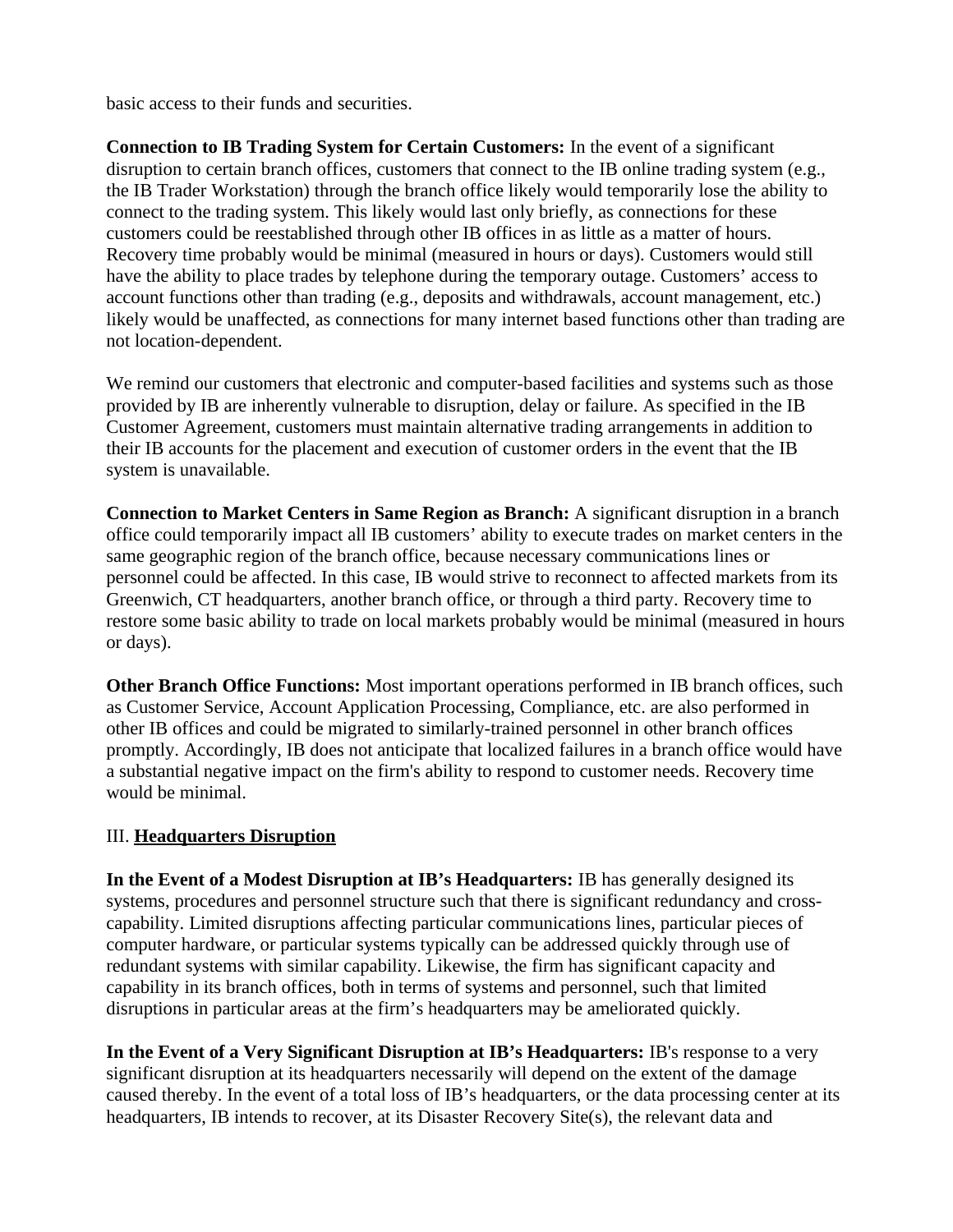operational systems (*e.g.*, trade and account data and modified versions of its market data, credit vetting and customer authentication capability) necessary to provide customers prompt access to their funds and securities. IB's Disaster Recovery Site(s) are located in remote geographic locations that should not be subject to the same communications, electricity and/or transportation restrictions that may be experienced in the firm's Greenwich headquarters.

During the immediate aftermath period of, for example, a terrorist attack resulting in the destruction of the firm's Greenwich headquarters, the firm does not anticipate that customers could continue to place new trades. IB anticipates that it could recover customer data and position information at its Disaster Recovery Site(s) and establish basic customer access to funds and positions within approximately 2 to 5 days of a total loss of its headquarters operations. Thus, while they could not trade, we anticipate that, within this 2 to 5 day window after the loss of the headquarters facility, customers would be able to request a withdrawal of funds or transfer of their positions to another broker whose operations were unaffected by, for example, the terrorist attack. Although IB's Business Continuity Plan is designed to provide customer access to funds and securities within 2 to 5 days, the actual recovery time will depend on the nature of the disruption, how many IB facilities and personnel are affected, the state of the national and global financial and banking system, and a host of other factors.

In the event of a very significant disruption or total loss of IB's headquarters facilities, IB anticipates that IB customers may be able to access either of the following websites: [www.ibgdr.com](http://www.ibgdr.com/) or [www.interactivebrokers.co.uk](http://www.interactivebrokers.co.uk/) to obtain information about the extent of the disruption and the state of IB's operations (assuming that the public internet remained available). Likewise, because most customer service personnel are in offices other than at IB headquarters, IB anticipates that customers would continue to be able to contact IB telephonically. Of course, in the event of a significant outage or major terrorist or other disaster affecting the markets, large numbers of customers likely would try to contact IB at the same time, potentially causing major delays.

Beyond the initial aftermath of a very significant disruption or total loss of the firm's headquarters (i.e., in the time period after the first 5 days), the firm would evaluate the nature of the disruption, the availability of its systems and personnel, its financial condition, the condition of the national and global financial markets, and other factors, and the firm would determine whether to restore full brokerage operations or to discontinue brokerage operations and require its customers to transfer their accounts to another broker.

## IV. **City Wide Disruptions and Regional Disruptions**

In the event of a significant city-wide or regional disruption in one of the cities in which an IB branch office is located, IB would follow the procedures described in Section II (Branch Office Disruption) above. Since no two IB branch offices are located in the same city or region, we expect that the disruption's effects would be limited (see Section II above). In the event of a significant city-wide or regional disruption, affecting the firm's Greenwich, CT headquarters IB would follow the procedures described in Section III (Headquarters Disruption). IB's Disaster Recovery Site(s) are not located in the same city or region as the firm's headquarters.

## V. **Important Disclaimers**